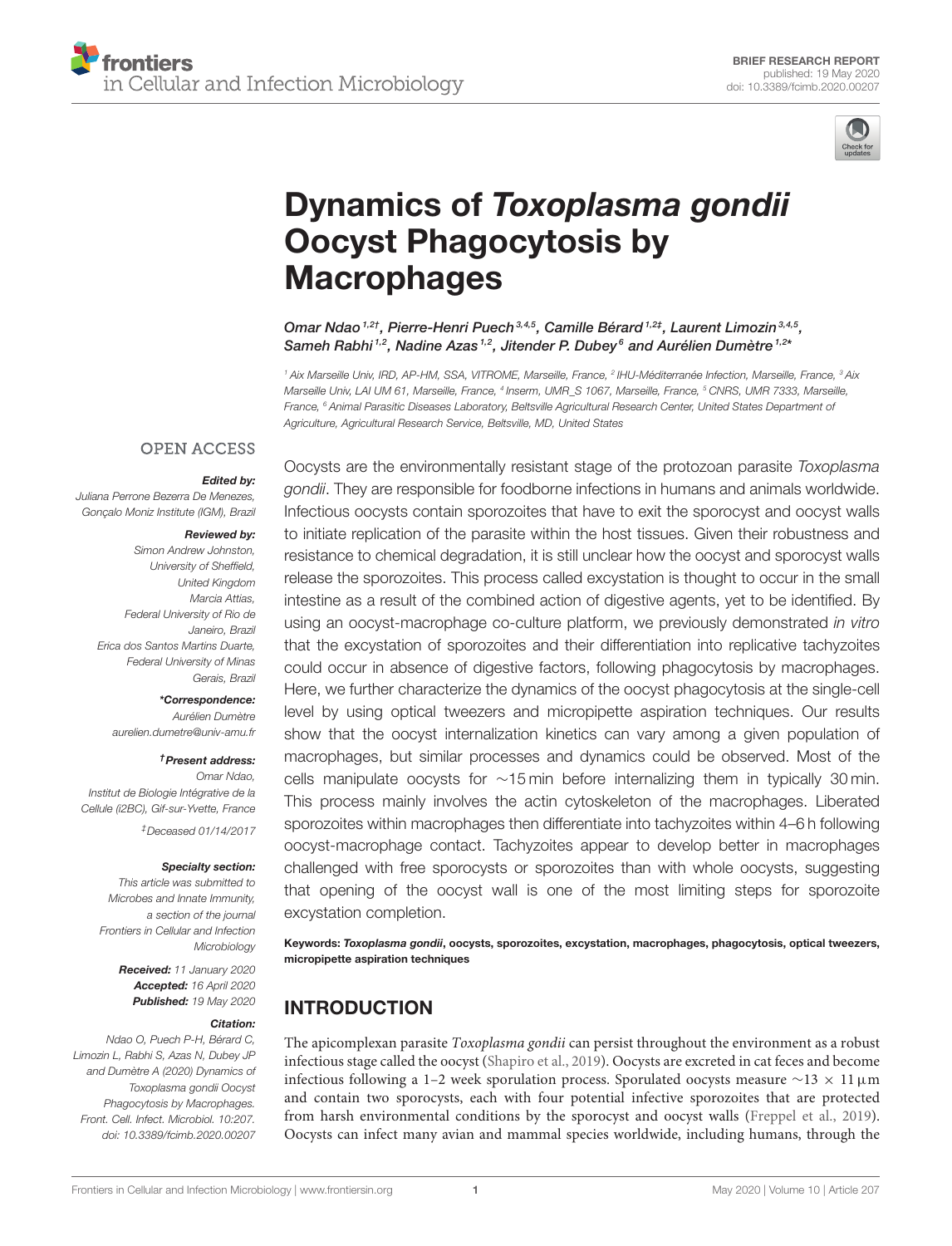consumption of water or raw vegetables and fruits contaminated with cat feces [\(Shapiro et al., 2019\)](#page-8-0). Following ingestion, sporozoites excyst from the sporocyst and oocyst walls, invade host enterocytes, and lamina propria macrophages and dendritic cells prior to differentiation into tachyzoites [\(Delgado Betancourt et al., 2019\)](#page-8-2). Tachyzoites can replicate within these phagocytic cells, and use them as Trojan horses to disseminate throughout the body [\(Drewry et al., 2019\)](#page-8-3). Infection results in the development and persistence of the parasite as tissue cysts, mainly in the brain and muscles. In turn, tissue cysts in undercooked meat can be a source of human contamination. Irrespective of the ingested stage, most infections are asymptomatic except in congenitally infected children and immunocompromised people, who may suffer severe ocular, cerebral, or multivisceral complications (Robert-Gangneux and Dardé, [2012\)](#page-8-4).

The T. gondii oocyst and sporocyst walls are bilayered structures, mainly composed of proteins [\(Freppel et al., 2019\)](#page-8-1). The outer oocyst wall layer contains cysteine- and tyrosine-rich proteins that form extensive disulphide bridges and dityrosine cross-links, respectively, and triglycerides that are similar to mycobacterial mycolic acids. The inner oocyst wall layer consists of cross-linked Tyr-rich proteins and scaffolds of beta-1,3-glucan. The outer sporocyst wall layer is similar to the outer oocyst wall layer in structure while its inner layer is made of four curved plates held together by thick sutures. The sporocyst wall resembles the oocyst wall in molecular composition, except that it lacks cysteine-rich proteins and beta-1,3-glucan. Both walls are naturally blue fluorescent under UV excitation, presumably due to their dityrosine cross-links. Due to their structure and molecular composition, the oocyst and sporocyst walls appear very resistant to mechanical constraints and enzymatic digestion, and almost impermeable to watersoluble substances including common chlorinated disinfectants [\(Dumètre et al., 2013\)](#page-8-5).

Given their robustness and resistance to chemical degradation, it is still unclear how the oocyst walls open to allow the sporozoites to invade the host cells. Ingested oocysts release their sporozoites in the small intestine, however the digestive agents that trigger the opening of the oocyst walls are not identified. Interestingly, oocysts can cause parenteral infections, at least in laboratory mice, suggesting a possible excystation of sporozoites in absence of digestive factors (Dubey and Frenkel, [1973\)](#page-8-6). From these observations, we developed in vitro oocyst-macrophage co-cultures to investigate whether phagocytic cells could mediate sporozoite excystation following oocyst phagocytosis [\(Freppel et al., 2016\)](#page-8-7). Previous in vitro experiments showed that naïve RAW 264.7 macrophagic cells could ingest oocysts, open their walls in or near acidic compartments, and host the differentiation of the sporozoites into replicative tachyzoites. In the present study, we extend the use of this oocyst-macrophage co-culture platform to further characterize the dynamics of the oocyst internalization at the single-cell level and the fate of the sporozoites within macrophages. We used optical tweezers and micropipettes to present oocysts to living macrophages, either adherent or not, at different incubation temperatures. Our results show that most of cells manipulate oocysts for ∼15 min before internalizing them in ∼30 min, by remodeling their actin cytoskeleton. Liberated sporozoites within macrophages then differentiate into tachyzoites within 4–6 h following oocyst-macrophage contact. Tachyzoites appear to develop better in macrophages challenged with free sporocysts or sporozoites than with whole oocysts suggesting that opening of the oocyst wall is one of the most limiting steps for sporozoite excystation completion in macrophages.

### MATERIALS AND METHODS

#### Macrophage Cell Culture Conditions

Mouse macrophage-like cell line RAW 264.7 was purchased from European Collection of Authenticated Cell Cultures (ECACC, Salisbury, United-Kingdom). Cells were cultured at 37 $\degree$ C and 5% CO<sub>2</sub> in plastic 75-cm<sup>2</sup> flasks containing RPMI 1640 medium (Life Technologies, Saint-Aubin, France) supplemented with 2 mM L-glutamine, 100 U/ml penicillin, 100µg/ml streptomycin (Life Technologies), and 10% heatinactivated fetal bovine serum (FBS) (Life Technologies). Cells reaching ∼80% confluency were detached with a cell scraper and subcultured following a 10-fold dilution in fresh culture medium. Before parasite internalization assays, cells were detached as described, centrifuged at 400 g for 10 min, counted on Kova® slides and their concentration was adjusted in fresh culture medium.

# Oocyst Production and Purification

Oocysts of the reference genotypes II Me49 or III VEG strains of T. gondii were used throughout this study and were manipulated in biosafety level 2 facilities. Available bioinformatics data indicate that oocysts of both genotypes have very similar predicted transcriptome and proteome [\(http://toxodb.org/toxo/\)](http://toxodb.org/toxo/). Oocysts were harvested from feces of cats 3–10 days after feeding infected mouse tissues to T. gondii free cats as described previously [\(Dumètre et al., 2013\)](#page-8-5). This procedure was carried out in accordance with relevant guidelines and regulations following a protocol approved by the Institutional Animal Care and Use Committee, United States Department of Agriculture, Beltsville, MD, USA. Oocysts were collected by flotation at 4◦C from cat feces on a 1.15 density sucrose solution, washed in distilled water and then resuspended in an aqueous solution containing 2% H2SO4. Oocysts were allowed to sporulate at room temperature (RT, 20–22◦C) for 5 days under adequate aeration and gentle continuous shaking. For real-time internalization assays by using optical tweezers and micropipette aspiration, oocysts were further purified on a cesium chloride gradient to remove most of fecal debris [\(Dumètre and Dardé, 2004\)](#page-8-8). Oocysts were stored in a 2%  $H<sub>2</sub>SO<sub>4</sub>$  aqueous solution at 4 $°C$  until used. Prior experiments, oocysts were washed three times in sterile distilled water at 10,000 g for 2 min and once in cell culture medium. Oocyst concentration was adjusted by counting the parasites on Kova® slides under bright field on an Olympus BX51 equipped with a 40x objective.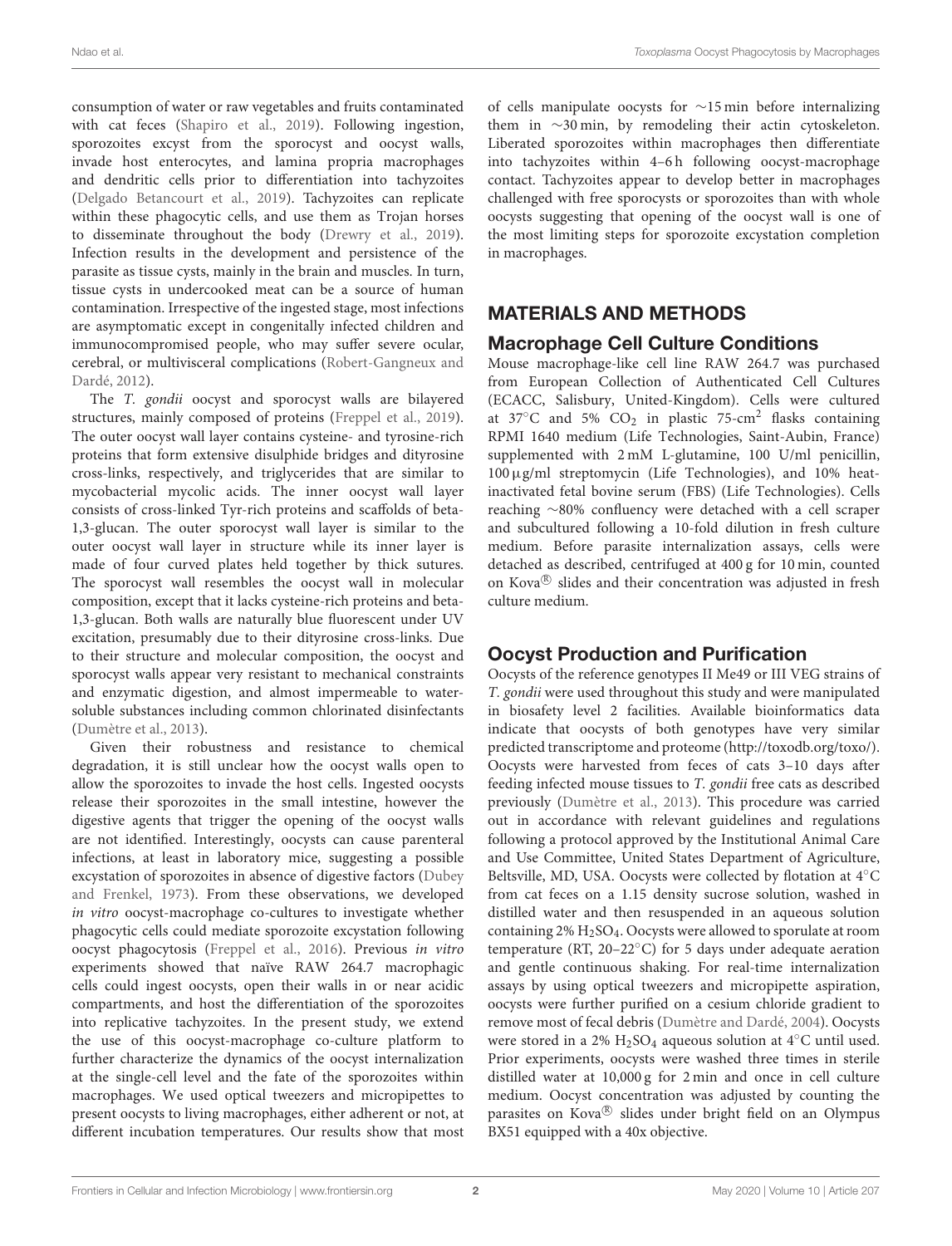# Trapping Oocysts With Optical Tweezers for Internalization Assay Using Adherent Macrophages at 37<sup>◦</sup>C

We used optical tweezers coupled to real-time imaging to characterize the dynamics of the oocyst internalization by adherent macrophages at 37◦C. The experiments were carried out on the NanoTracker<sup>TM</sup> 2 (JPK instruments) platform, which includes an inverted microscope (Carl Zeiss, Axio Observer) equipped with a motorized plate, CCD camera, and an infrared laser source (wavelength 1,064 nm). The microscope is equipped with a motorized piezoelectric stage that allows the sample to be observed in all three directions (x, y, z). The movements, laser, and detection are controlled under GNU/Linux using NanoTrackerTM JPK Instrument software, which contains JUnicam frame grabber for image capture. A thermoregulator (JPK Petri Dish holder) allows the temperature of the sample to be maintained at 37◦C during the measurement.

Petri dishes with 35 mm in diameter and 0.17 mm thick glass bottom (FluoroDish®, WPI) were used as observation chambers. A volume of 10 µl of macrophage cells (i.e.  $\sim$ 1.5.10<sup>5</sup> cells) in 2 ml fresh culture medium was placed in the dish in order to obtain a homogeneous dispersion of the cells. Macrophages were incubated overnight at 37 $\degree$  C and 5% CO<sub>2</sub> to allow them to adhere. After two successive washes in PBS, 2 ml of pre-warmed culture medium were deposited onto the cells. Oocysts in 10 µl culture medium were added at ratio 1:1 and let for sedimentation for about 5 min before performing the experiments.

An observation area containing several adhered macrophages was first chosen. An oocyst was then trapped with the laser and moved to the defined area to make slight contact with a macrophage (**[Supplementary Movie 1](#page-7-0)**). After 10 sec of oocystmacrophage contact, the laser was switched off to release the oocyst. An image was taken just after releasing the oocyst  $(t)$ = 0, see an example in **[Figure 1D](#page-3-0)**). The same process was repeated until a free oocyst was presented to each of the macrophages present in the defined area. A second zone was then selected and so on in order to have enough oocyst-macrophage pairs for statistical analyses. Then, oocyst-cell interactions were monitored, zone-by-zone, over a minimum duration of 70 min and up to 4 h, with a time step of 5 min sufficient to find the desired zone and perform a multiple acquisitions in z using the piezo stage to assess that oocysts were within the macrophage cells.

Images were analyzed using the Fiji/ImageJ software [\(https://fiji.sc/\)](https://fiji.sc/) to quantify the beginning and end of oocyst internalization for each oocyst-macrophage pair. We defined the beginning of oocyst internalization when macrophages started producing cellular extensions stretching toward oocysts and the end at the complete engulfment of the parasite as assessed by z scan map acquisition. Oocyst internalization was also quantified by recording the positions of the macrophage and the oocysts by elliptical/oval overlays and measuring the distance between the center of the macrophage and the center of the oocyst as a function of time (**[Figure 1D](#page-3-0)**).

# Micropipette Aspiration for Internalization of Oocysts by Non-adherent Macrophages at Room Temperature

We used the micropipette aspiration technique described by [Freppel et al. \(2016\)](#page-8-7). Briefly, a glass capillary (internal diameter 0.58 mm/outer diameter 1 mm) was heated using a micropipette puller (David Kopf Instruments, Model 700C) until melting, and separated in half to obtain two closed microneedles. The tips of the two microneedles were forged as micropipettes under microscope (Microforge, Alcatel) until the desired shape and size of the opening were obtained (∼2–  $3 \mu$ m). The micropipettes were then bent with a  $30^\circ$ -angle using a second microforge (Microforge MF-830, Narishige). Both micropipettes were filled carefully with PBS/1% BSA medium to passivate their inner walls. The observation chamber consisted in a Petri dish with 35 mm in diameter and 0.17 mm thick glass bottom (FluoroDish<sup>®</sup>, WPI) filled with 2 ml of culture medium (RPMI  $1640 + 10\%$  FBS). The micropipettes were introduced in the chamber to passivate their outer wall 5– 10 min before the experiment. They were mounted on x,y,z micromanipulators (one Narishige hydraulic system, one Sutter Instruments MP285 electronic one), facing each other on an inverted microscope Olympus IMT2, equipped with a Prosilica GE680 CCD camera for fast acquisitions under bright field at 40x magnification.

Aspiration of cells in suspension was performed after exchange of the buffer with culture medium at RT, introduction of diluted cells and parasites and their sedimentation. Then, a non-adherent macrophage and one oocyst were selected and aspirated with each micropipette using a homemade aspiration system based on interconnected vessels. The aspiration pressure was monitored using pressure sensors (typically −2/−3 cm H2O for the macrophage, and  $-2/-10$  cm H<sub>2</sub>O for the oocyst). The oocyst was presented and gently pressed to the macrophage for 1 min. Aspiration was then quickly released on the oocyst, and the holding pipette removed while the oocyst/macrophage pair was observed over time for 60 min maximum. Images were acquired using a homemade software programmed in Python 3.6 or using proprietary acquisition Vimba from Allied Vision [\(https://](https://www.alliedvision.com/en/products/software.html) [www.alliedvision.com/en/products/software.html\)](https://www.alliedvision.com/en/products/software.html), and analyzed using Fiji/ImageJ software. Multiple acquisitions in z were performed by changing lens focus to assess that the oocyst was internalized by the macrophage. The culture medium, micropipettes and oocyst/macrophage suspensions were changed every hour. Experiments were run at RT.

# Inhibition of Oocyst Internalization

Macrophages were plated in triplicate at the density of  $1.5.10<sup>5</sup>$ cells in 1 ml culture on 12 mm-glass coverslips (0.13–0.17 mm thick) precoated with 0.01% poly-L-lysine solution placed at the bottom of 24-well sterile plates as described previously [\(Freppel et al., 2016\)](#page-8-7). After incubation for 24 h at 37◦C, cells were pre-treated for 30 min with  $1 \mu M$  of the actin polymerization inhibitor latrunculin A (LatA, Sigma-Aldrich, Saint-Quentin-Fallavier, France) or 50µM of the myosin-II inhibitor blebbistatin (Blebb, Sigma-Aldrich). Oocysts were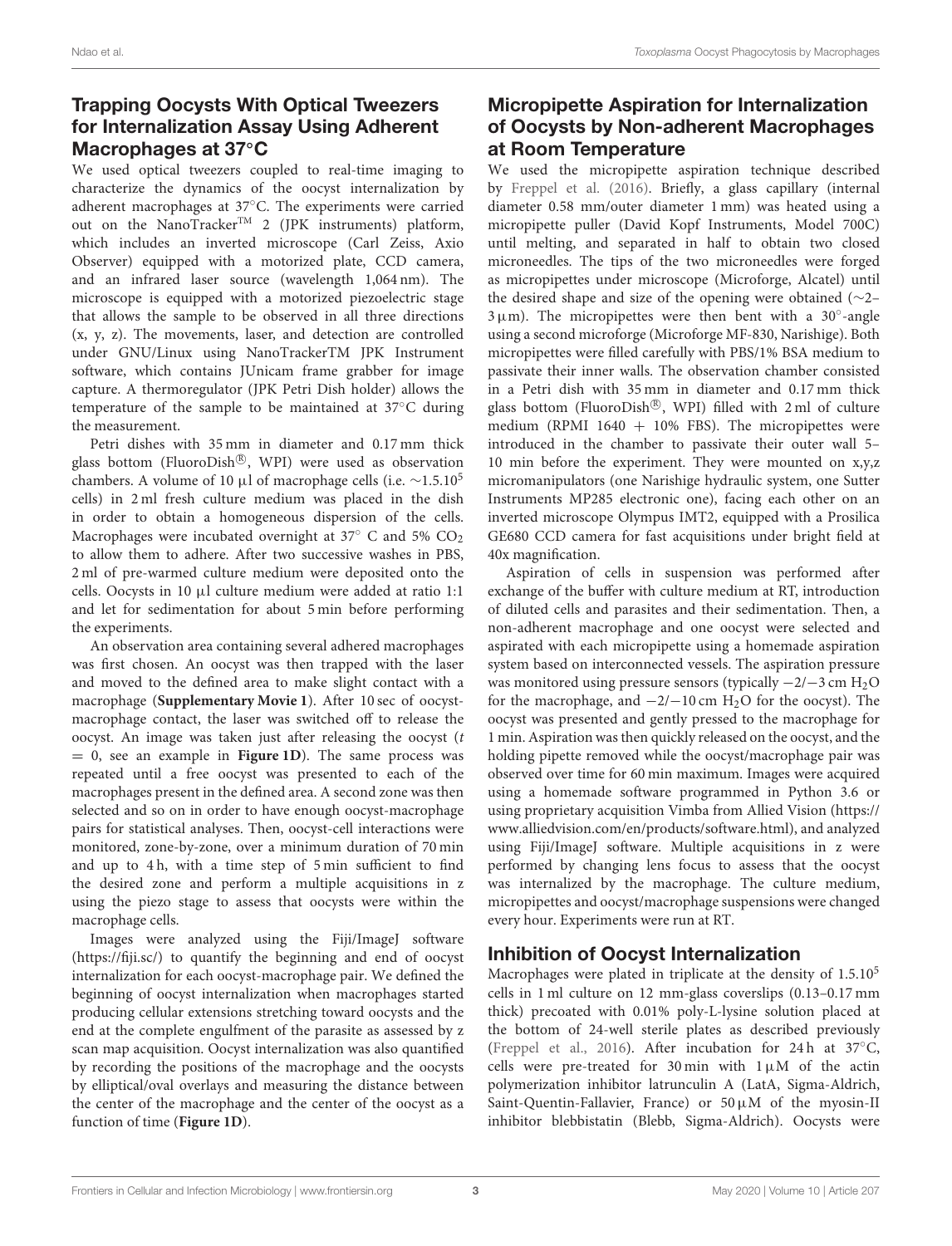

<span id="page-3-0"></span>added at ratio 1:1 and incubated with macrophages at 37◦C for 1 h in continuous presence of 1  $\mu$ M LatA or 50  $\mu$ M Blebb. Cells incubated with 0.1% DMSO served as carrier control. After that, coverslips were washed three times with PBS, fixed in 4% (w/v) paraformaldehyde (PFA) in PBS for 15 min at 4◦C, rinsed three times with PBS, and then permeabilized with 0.1% TritonX-100 in PBS for 15 min at RT. After three washes in PBS, coverslips were incubated for 40 min at RT on a drop of rhodamineconjugated phalloidin (Life Technologies) diluted at 1:40 in PBS for observation of actin filaments. After three washes in PBS, coverslips were air-dried and mounted with SlowFade® Gold Antifade DAPI mounting medium (Life Technologies). Bright field and epifluorescence images of fixed cells were collected on an Olympus BX51 equipped with a XC30 CCD camera, 40x and 100x objectives, and epifluorescence filters for DAPI and rhodamine. Images were acquired using the imaging system CellA (Olympus) and were further analyzed using the Fiji/ImageJ software. Macrophages with oocysts attached at their surface, or partially or fully internalized were counted manually over randomly selected 20–40 fields (∼150–200 macrophages) per coverslip and condition.

### Detection of the Sporozoites and Tachyzoites in Oocyst-Macrophage Co-cultures

Macrophages were plated on coverslips as described above and co-incubated with oocysts at ratio 1:1 for 4, 6, or 24 h at 37◦C. After that, preparations were fixed in absolute cold methanol for 10 min and rinsed three times in PBS. They were then incubated at 37◦C for 1 h with a human antiserum reacting with both T. gondii sporozoites and tachyzoites at 1:200 dilution in PBS and a rabbit polyclonal sporozoite-specific anti-AMA4 antibody at 1:1000 dilution in PBS. After three washes in PBS, cells were then incubated at 37◦C for 1 h with a FITC-conjugated secondary anti-human antibody at 1:100 dilution in PBS and an Alexa546-conjugated secondary antirabbit antibody at 1:50 dilution in PBS. After three washes in PBS, coverslips were air-dried, mounted with SlowFade® Gold Antifade DAPI mounting medium, and observed for sporozoite and tachyzoite detection using the Olympus BX51 set-up. The respective number of sporozoites and tachyzoites was determined by manually counting the parasites over ∼200 macrophages per coverslip.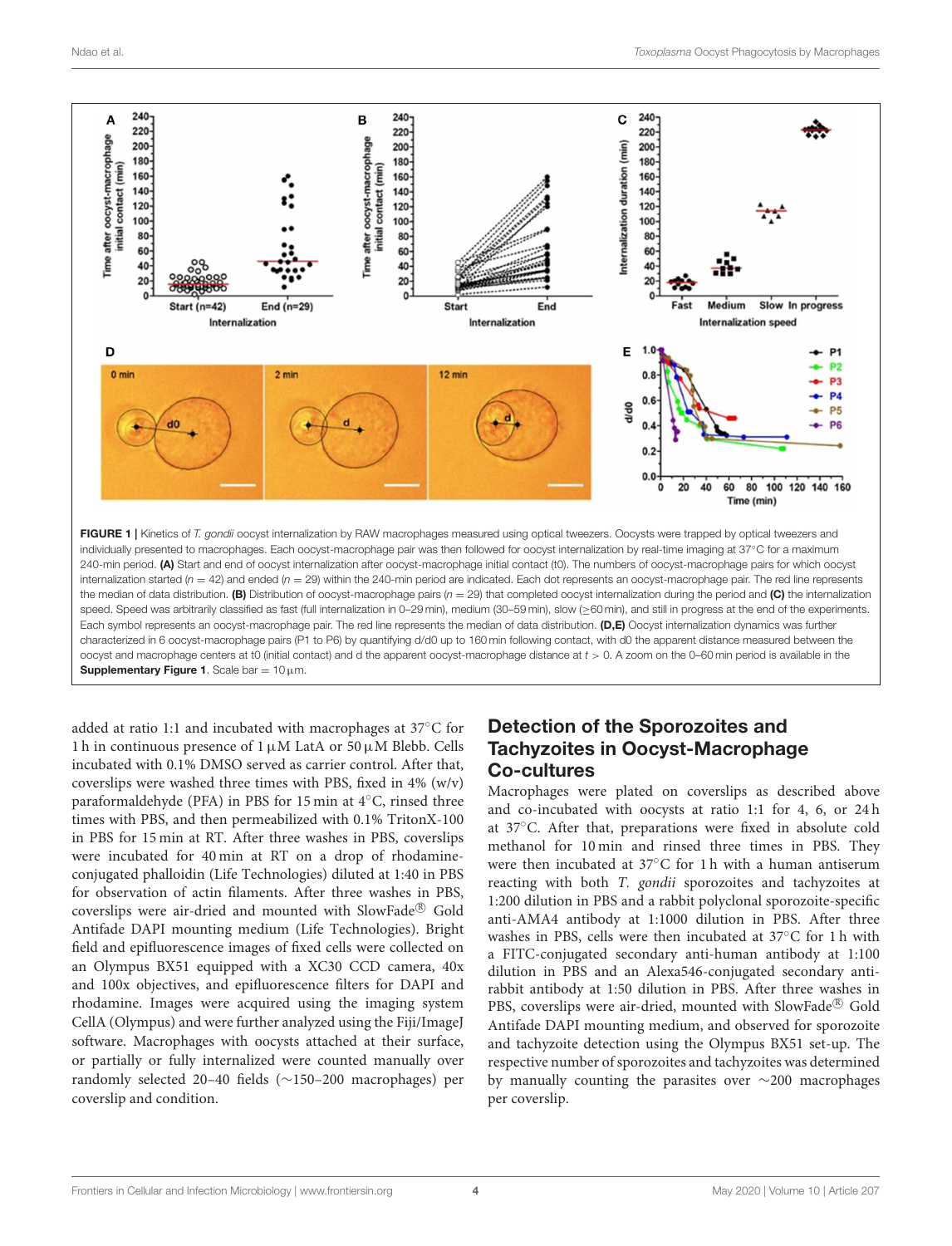### Monitoring the Development of Tachyzoites in Macrophages Challenged With Oocysts, Free Sporocysts, or **Sporozoites**

To investigate whether removal of the oocyst and sporocyst walls modifies the development of tachyzoites from sporozoites over time, macrophages were challenged either with oocysts, free sporocysts or sporozoites. Sporocysts and sporozoites were obtained following oocyst sonication and further incubation in an excystation medium as detailed by [Freppel et al.](#page-8-7) [\(2016\)](#page-8-7). Macrophages  $(1.5.10^5$  cells) were plated on coverslips as described above and challenged with oocysts (ratio 1:1), freshly released sporocysts or freshly excysted sporozoites in cell culture medium. Sporocysts were added at ratio 2:1 assuming that one fully sporulated oocyst contained two sporocysts. Sporozoites were added at a quantity equivalent to  $1.5 \times 10^5$ oocysts, i.e.,  $\sim$ 1.2 × 10<sup>6</sup> sporozoites assuming that one fully sporulated oocyst contained eight sporozoites. Macrophages and parasites were co-cultured for 24 h at 37◦C to allow the development of tachyzoites. After that, coverslips were processed as described above for tachyzoite detection by fluorescence microscopy. The percent of macrophages containing tachyzoites was determined by manually counting ∼200 macrophages per coverslip and condition.

### Statistical Analyses

All data were analyzed by using GraphPad Prism 5.03 software. Statistical significance between the data sets was evaluated by one-way ANOVA tests followed by the Tukey's multiple comparison test. P-values < 0.05 were considered significant: \*\*\*, \*\*, and \* indicate  $p < 0.001$ ,  $p \sim 0.01$ , and  $p \sim 0.05$ , respectively. Unless stated, data were expressed as mean  $\pm$  standard deviation (S.D.) of four independent experiments.

# RESULTS

# Oocysts Are Internalized by Macrophages at Different Speeds

To study the dynamics of oocyst internalization at the singlecell level, we used optical tweezers for trapping oocysts and presenting them individually to macrophages (see an example in **[Supplementary Movie 1](#page-7-0)**). Following a 10-sec oocystmacrophage contact, the laser was cut off and each oocystmacrophage pair  $(n = 46)$  was followed for 240 min at 37◦C. Oocyst internalization started in 42 (91.3%) out of 46 pairs between 2 and 45 min (median 15.5 min) after initial contact (**[Figure 1A](#page-3-0)**). It ended in 29 (69.0%) out of these 42 pairs between 12 and 160 min (median 46.0 min) after initial contact (**[Figure 1A](#page-3-0)**). Internalization kinetics varies greatly among oocyst-macrophage pairs (**[Figures 1B,C](#page-3-0)**). Full internalization was classified as fast (0–29 min, median 18 min,  $n$ )  $= 12$  pairs), medium (30–59 min, median 37.5 min,  $n = 10$ ), and slow ( $\geq 60$  min, median 114 min,  $n = 7$ ). Several macrophages  $(n = 13)$  were still internalizing their oocyst at the end of experiments (i.e., at  $t = 240$  min after the oocyst-macrophage initial contact) (denoted as 'in progress' in **[Figure 1C](#page-3-0)**). Oocyst internalization kinetics was further characterized in 6 oocystmacrophage pairs by measuring the distance between the oocyst center and the macrophage center at  $t = 0$  (d0) and then over time (d) (**[Figures 1D,E](#page-3-0)**). The ratio d/d0 decreased rapidly by 15 min following contact and did not vary after 40– 45 min (**[Figure 1E](#page-3-0)** and **[Supplementary Figure 1](#page-7-0)**). Micropipette aspiration experiments showed that oocyst internalization could occur at RT, as at 37◦C, in a very few oocyst-macrophage pairs (**[Supplementary Movie 2](#page-7-0)**, **[Supplementary Figures 2, 3](#page-7-0)**).

# The Complete Internalization of Oocysts Requires Actin Polymerisation of the Macrophage Cell Cytoskeleton

After 1 h incubation, in control conditions (DMSO 0.1%), 8.5% of macrophages had at least one oocyst attached to their membrane, 16.2% formed pseudopods around oocysts, and 20.9% contained oocysts (**[Figure 2B](#page-5-0)**). In contrast, treating macrophages by the actin inhibitor LatA  $(1 \mu M, 1 h)$  completely abolished the formation of pseudopods (**[Figures 2A,B](#page-5-0)**) and thus prevented the internalization of oocysts that remained stuck to the surface of macrophages (**[Figure 2A](#page-5-0)**). Treating cells with myosin-II inhibitor Blebb (50 $\mu$ M, 1 h) had no significant effect neither on the pseudopod formation nor on the complete internalization of the oocysts compared to control conditions (**[Figures 2A,B](#page-5-0)**).

### Differentiation of Sporozoites Into Tachyzoites and Dissemination of **Tachyzoites**

After 4, 6, or 24h of oocyst-macrophage co-incubation, sporozoites and tachyzoites were detected by immunofluorescence using a T. gondii positive human serum and a sporozoite-specific AMA4 polyclonal antibody (**[Figure 3A](#page-6-0)**). Tachyzoite number increased as sporozoite number decreased over time (**[Figure 3B](#page-6-0)**). Most of tachyzoites appeared to develop from sporozoites within 4 to 6h after the oocyst-macrophage contact. Irrespective of the time, tachyzoites were almost exclusively observed as single parasites in macrophages whether hosting an oocyst (**[Figure 3A](#page-6-0)**, panel 1) or not (**[Figure 3A](#page-6-0)**, panel 2).

### Tachyzoites Develop Better in Macrophages Challenged With Free Sporocysts or Excysted Sporozoites Rather Than Oocysts

To investigate whether removal of the oocyst and sporocyst walls modifies the development of tachyzoites from sporozoites over time, macrophages were challenged either with whole oocysts, free sporocysts or sporozoites. After 24 h of co-incubation, immunolabelling was performed with antitoxoplasmic positive serum to determine the percentage of macrophages infected with tachyzoites (it was considered that at 24 h the proportion of sporozoites was negligible, see **[Figure 3B](#page-6-0)**). Following incubation with whole oocysts, 6.8% of macrophages were infected vs. 17.2% with free sporocysts and 14.6% with free sporozoites (**[Figure 4](#page-6-1)**).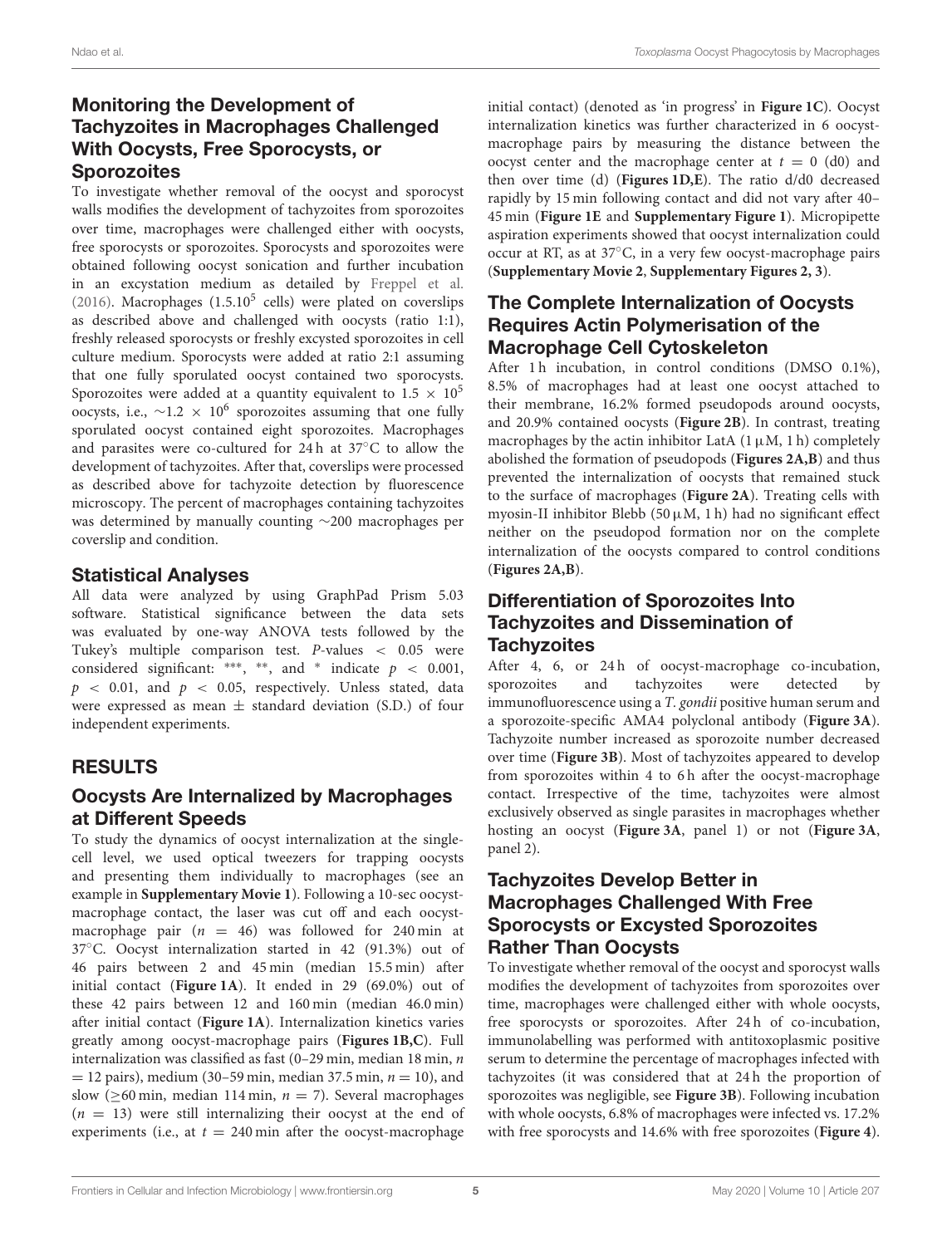<span id="page-5-0"></span>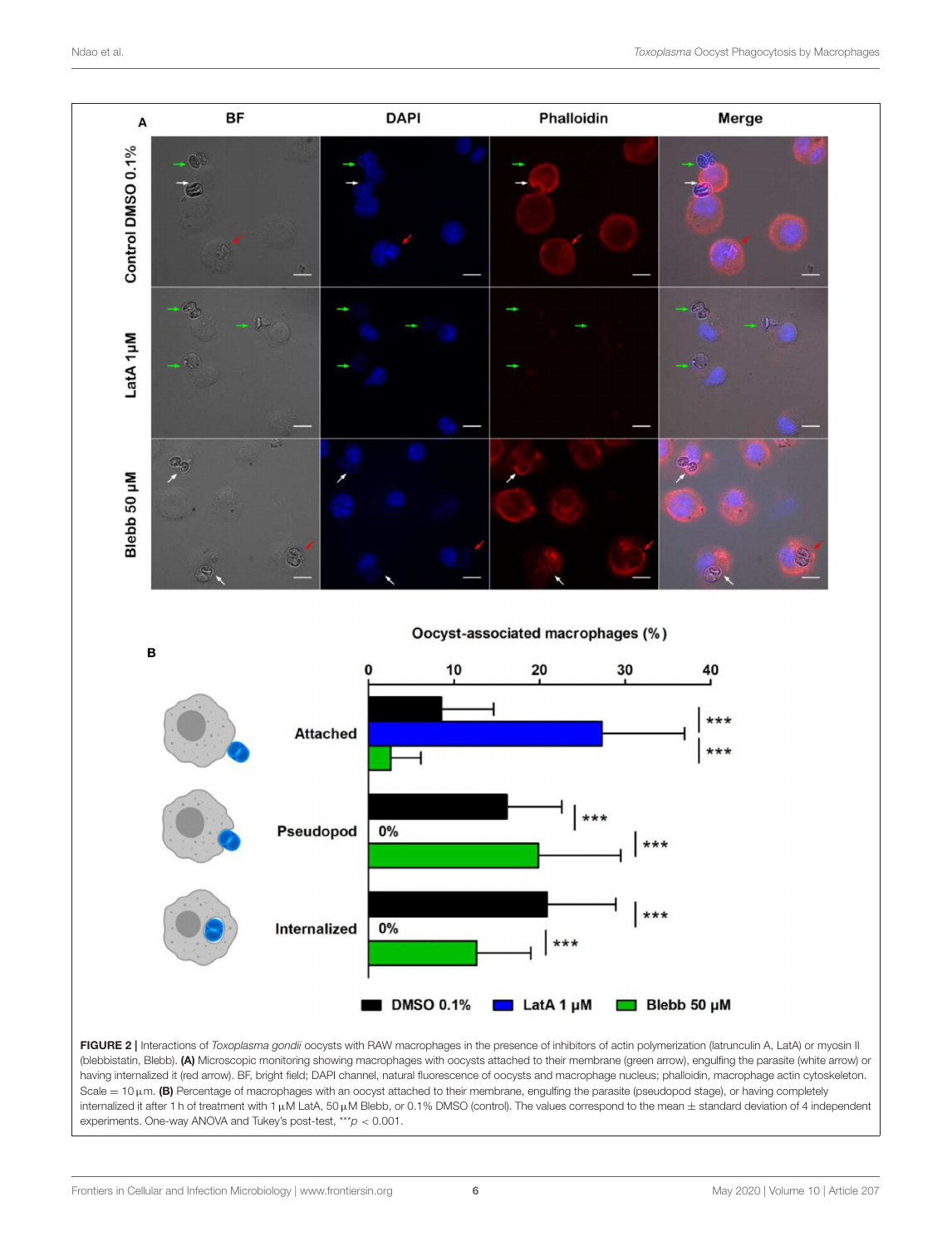

<span id="page-6-0"></span>Tachyzoites developed better in macrophage cultures challenged with free sporocysts or sporozoites than with whole oocysts ( $p <$ 0.001) (**[Figure 4](#page-6-1)**).



<span id="page-6-1"></span>with oocysts, free sporocysts, or sporozoites. Following parasite-macrophage incubation for 24 h, the percentage of tachyzoite-containing macrophages was determined by immunofluorescence assay as described in materials and methods. Mean  $\pm$  standard deviation of 4 independent experiments. One-way ANOVA and Tukey's post-test,  $***p < 0.001$ .

#### **DISCUSSION**

How T. gondii sporozoites excyst from the oocyst to infect host tissues remains poorly characterized. In particular, host and parasite factors that trigger the opening of the oocyst and sporocyst wall are currently unknown. Oocysts entering the host gut face various digestive agents such as pepsin, trypsin and biliary salts, however none of them (alone or in combination) significantly affect the integrity of the robust oocyst wall [\(Freppel et al., 2019\)](#page-8-1). Digestive factors even seem unnecessary to the excystation process as T. gondii oocysts can cause, in rare conditions, infection following parenteral exposure [\(Dubey and Frenkel, 1973;](#page-8-6) [Dubey, 2006\)](#page-8-9). We recently hypothesized that, in absence of digestive factors, phagocytic cells could facilitate excystation of the sporozoites in vitro following oocyst phagocytosis [\(Freppel et al., 2016\)](#page-8-7). In the present study, we further characterized the dynamics of the early interactions between oocysts and RAW264.7 macrophages and analyzed the fate of excysted sporozoites in oocyst-macrophage co-cultures.

Micropipette aspiration and optical tweezers allowed us to investigate early interactions between oocysts and non-adherent or adherent macrophages at different temperatures (RT vs. 37◦C, respectively) and timeframes (from 1 min to few hours following the parasite-cell contact). By using optical tweezers at 37◦C, most of the macrophages manipulated oocysts for ∼15 min before internalizing them in ∼30 min. Variations in internalization kinetics could rely on the way the oocysts were presented to macrophages (their length or width first), as reported for non-biological particles of different geometries [\(Champion and Mitragotri, 2006\)](#page-8-10). Micropipette aspiration experiments at RT did not provide a robust characterization of the early events of the oocyst phagocytosis by non-adherent macrophages due to the very low number of usable data. Indeed, though oocysts adhered tightly to the macrophage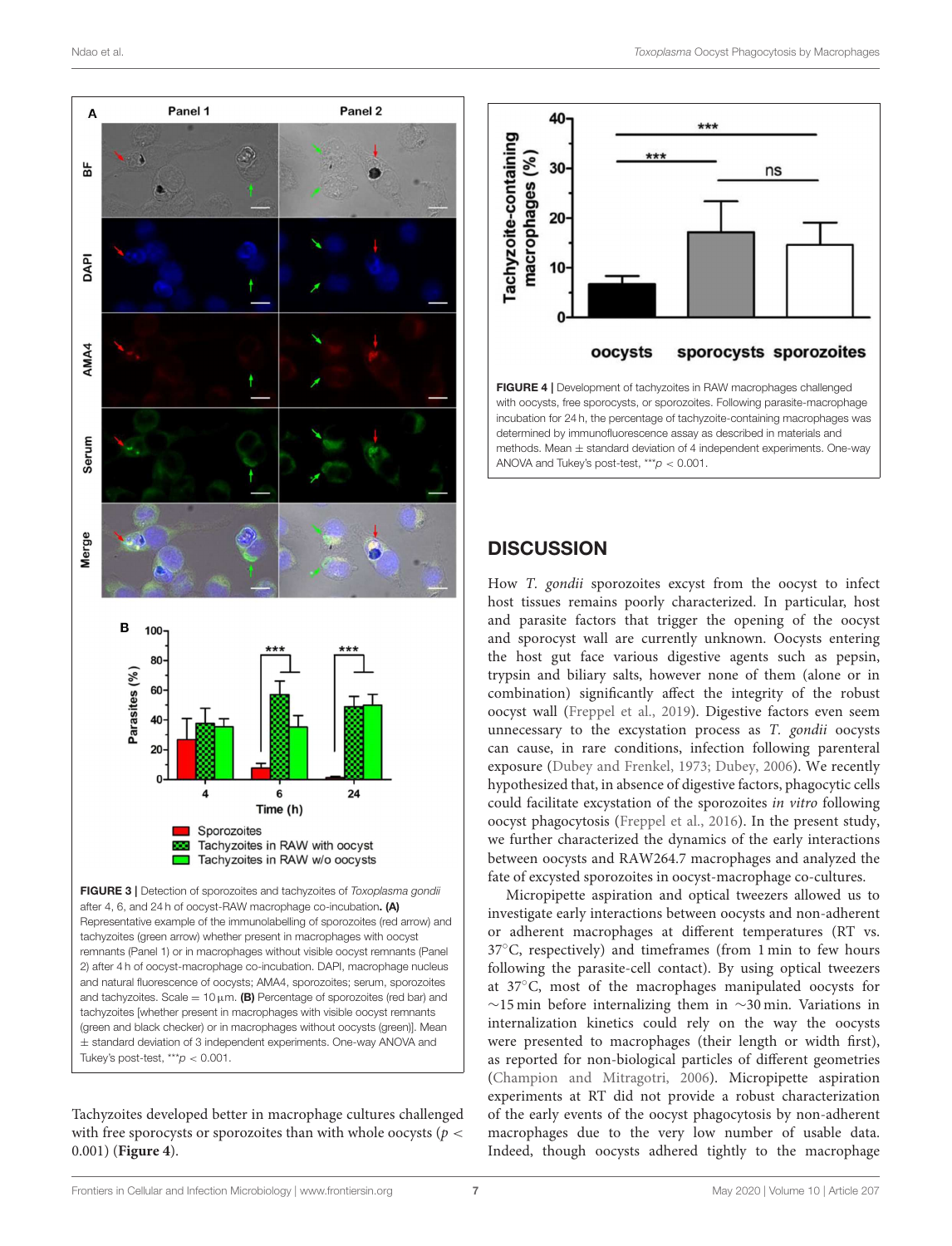cell membrane following a forced contact, macrophages did not totally internalize oocysts, except few that completed the process as observed at 37◦C by using optical tweezers. These results and previous observations [\(Freppel et al., 2016\)](#page-8-7) indicate that both adherent and non-adherent macrophages are able to internalize oocysts even at a non-physiological temperature. We are currently extending the use of micropipette technique to investigate whether the macrophage senses the oocyst before to capture it as described for a variety of other microbial particles [\(Heinrich, 2015\)](#page-8-11).

Macrophages treated with latrunculin A (LatA), a depolymerization agent of actin filaments [\(Fujiwara et al.,](#page-8-12) [2018\)](#page-8-12), were unable to form pseudopods around the oocysts, which remained attached to the macrophage cell membrane. Aside actin, we were further interested in myosin II. It promotes contraction of actin filaments to ensure closure of the phagocytic cup [\(Barger et al., 2019\)](#page-8-13), and can be enriched in macrophages internalizing rigid particles [\(Freeman and Grinstein, 2020\)](#page-8-14). As T. gondii oocysts are very rigid compared to other biological particles [\(Dumètre et al., 2013\)](#page-8-5), we investigated whether myosin-II contributed to the internalization of oocysts by treating macrophages with the myosin-II inhibitor blebbistatin (Blebb) [\(Shu et al., 2005\)](#page-8-15). Blebb-treated macrophages exhibited a fuzzy pattern of their actin cytoskeleton following phalloidin staining, however they internalized oocysts as control ones did. Collectively, our data and previous observations using other inhibitors of the macrophage cytoskeleton (Freppel et al., [2016\)](#page-8-7) suggest a key role of actin polymerization in the formation of the pseudopods and phagocytic cup enclosing the oocysts, and their internalization, as described in classical phagocytosis of beads or biological particles [\(Rougerie et al., 2013\)](#page-8-16).

Oocyst phagocytosis by RAW macrophages led to the excystation of sporozoites and their differentiation into tachyzoites within 4–6 h following oocyst-macrophage contact, as reported in mice fed with oocysts [\(Dubey et al., 1997\)](#page-8-17). Interestingly, tachyzoites developed better in macrophages when the oocyst wall was eliminated prior to the internalization assay, either from free sporozoites or free sporocysts. The robust and hermetic oocyst wall is hard to break down by chemical or physical means [\(Dumètre et al., 2013\)](#page-8-5). In contrast, the sporocyst wall appears more fragile, probably due to the structure of its inner sporocyst wall layer, which is formed of four curved plates held together by thick sutures. If previous studies suggested that the sporocyst wall opens in presence of bile salts at 37◦C [\(Freppel et al.,](#page-8-1) [2019\)](#page-8-1), further investigations are required to characterize its mechanical properties following exposure to various chemical agents.

In conclusion, oocyst phagocytosis by macrophages appears to share common features with classical models of phagocytosis of microbeads. The oocyst wall seems to be the main oocyst substructure that limits the excystation of the sporozoites and therefore their differentiation into tachyzoites. Our oocystmacrophage in vitro platform could further help to address the physical (e.g., contraction of the macrophage cytoskeleton at the phagocytic synapse) and/or chemical factors (e.g., exposure to phagolysosome content) that trigger the opening of the oocyst and the sporocyst walls. In vivo, the involvement of phagocytic cells in processing the oocyst walls is uncertain. Such cell types are rare in the intestinal lumen and epithelium, and the presence of mucus could prevent any oocyst-host cell interactions. Only inhalation of oocysts contained in aerosols or dust could involve macrophages at the alveolar level. Such a scenario was suspected following cases of toxoplasmosis by airborne contamination [\(Teutsch et al., 1979;](#page-8-18) [Lass et al., 2017\)](#page-8-19), but to our knowledge it has never been demonstrated in vivo.

# DATA AVAILABILITY STATEMENT

The datasets generated for this study are available on request to the corresponding author.

# ETHICS STATEMENT

The animal study was reviewed and approved by Beltsville Area Animal Care and Use Committee (BAACUC), United States Department of Agriculture, Beltsville, MD, USA.

# AUTHOR CONTRIBUTIONS

P-HP and AD conceived the work. ON, P-HP, CB, LL, SR, JD, and AD carried out the experiments. ON, P-HP, CB, LL, SR, and AD analyzed the data. P-HP, LL, SR, and AD drafted the manuscript. ON, P-HP, LL, SR, NA, JD, and AD reviewed the manuscript.

# FUNDING

This work was supported by the Institut Hospitalo-Universitaire (IHU), the National Research Agency grants 10-IAHU-03 and 17-CE21-0005-07, the Région Provence Alpes Côte d'Azur and European funding FEDER PRIMI. The optical tweezer setup was partially funded by Labex Inform (ANR-11-LABX-0054).

# ACKNOWLEDGMENTS

We gratefully thank Maryse Lebrun (UMR CNRS 5235, Montpellier, France) for providing anti-AMA4 antibody. P-HP thanks JPK Instruments (Berlin, Germany) now part of Bruker for continuous support.

# SUPPLEMENTARY MATERIAL

<span id="page-7-0"></span>The Supplementary Material for this article can be found [online at: https://www.frontiersin.org/articles/10.3389/fcimb.](https://www.frontiersin.org/articles/10.3389/fcimb.2020.00207/full#supplementary-material) 2020.00207/full#supplementary-material